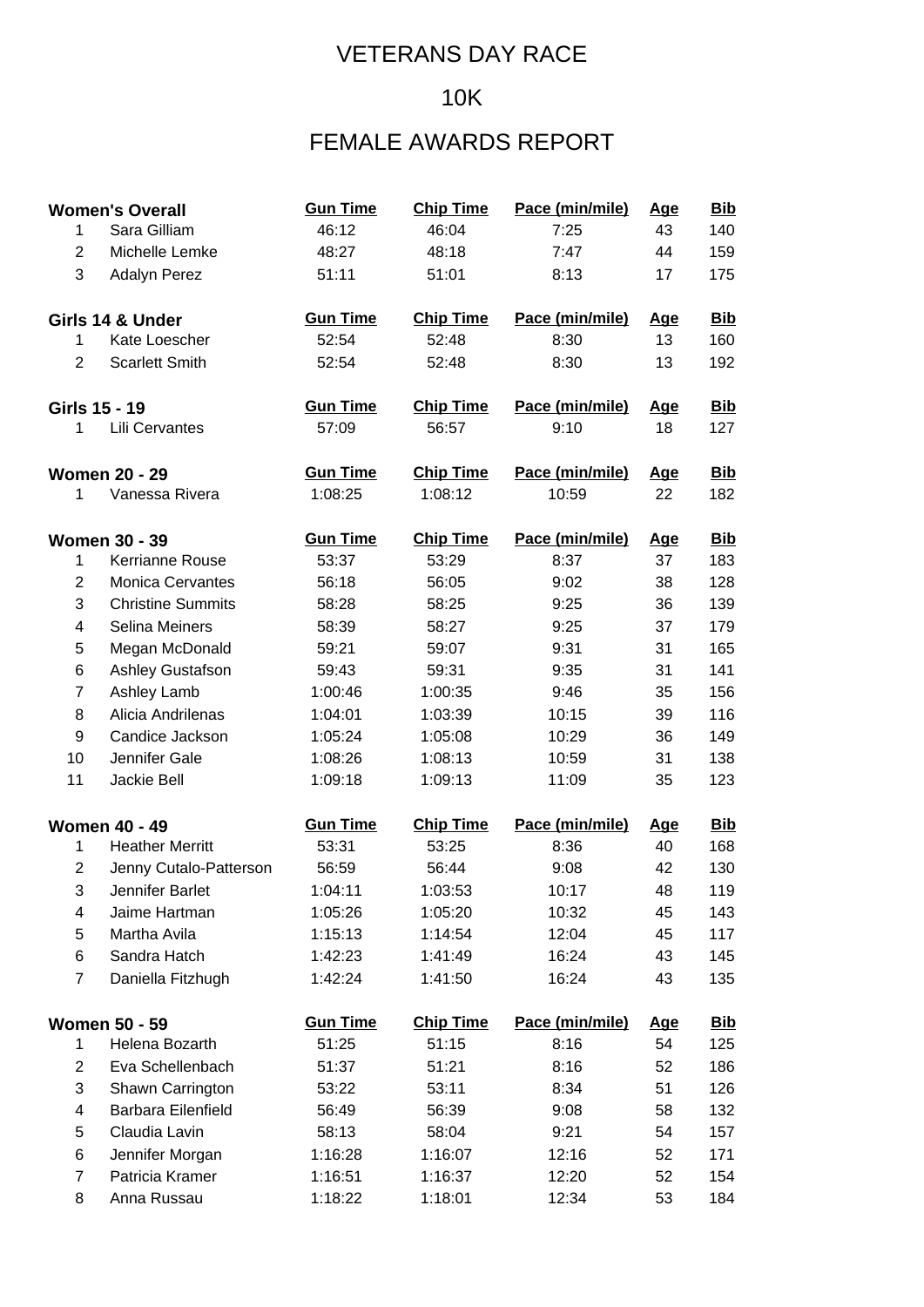| Women 50 - 59 continued |                         | <b>Gun Time</b> | <b>Chip Time</b> | Pace (min/mile) | <u>Age</u> | <b>Bib</b> |
|-------------------------|-------------------------|-----------------|------------------|-----------------|------------|------------|
| 9                       | Ana Rivera              | 1:19:25         | 1:19:03          | 12:44           | 50         | 181        |
| 10                      | Theresa Scott           | 1:30:14         | 1:29:43          | 14:27           | 55         | 148        |
| 11                      | April Fletcher          | 1:40:20         | 1:39:59          | 16:06           | 53         | 136        |
|                         |                         |                 |                  |                 |            |            |
| Women 60 & Over         |                         | <b>Gun Time</b> | <b>Chip Time</b> | Pace (min/mile) | <u>Age</u> | <b>Bib</b> |
|                         | Leslie Rigby Kash       | 57:17           | 57:09            | 9:12            | 64         | 152        |
| 2                       | Melinda Marks           | 1:10:19         | 1:10:01          | 11:17           | 63         | 200        |
| 3                       | <b>Cheryl Wenger</b>    | 1:14:20         | 1:14:00          | 11:55           | 60         | 197        |
| 4                       | Oldldyrnr-Debra Jackson | 1:16:24         | 1:16:08          | 12:16           | 60         | 150        |
| 5                       | Gail Heston             | 1:45:18         | 1:44:48          | 16:52           | 64         | 147        |
| 6                       | Anita Perrow            | 1:49:12         | 1:48:41          | 17:30           | 72         | 176        |
|                         |                         |                 |                  |                 |            |            |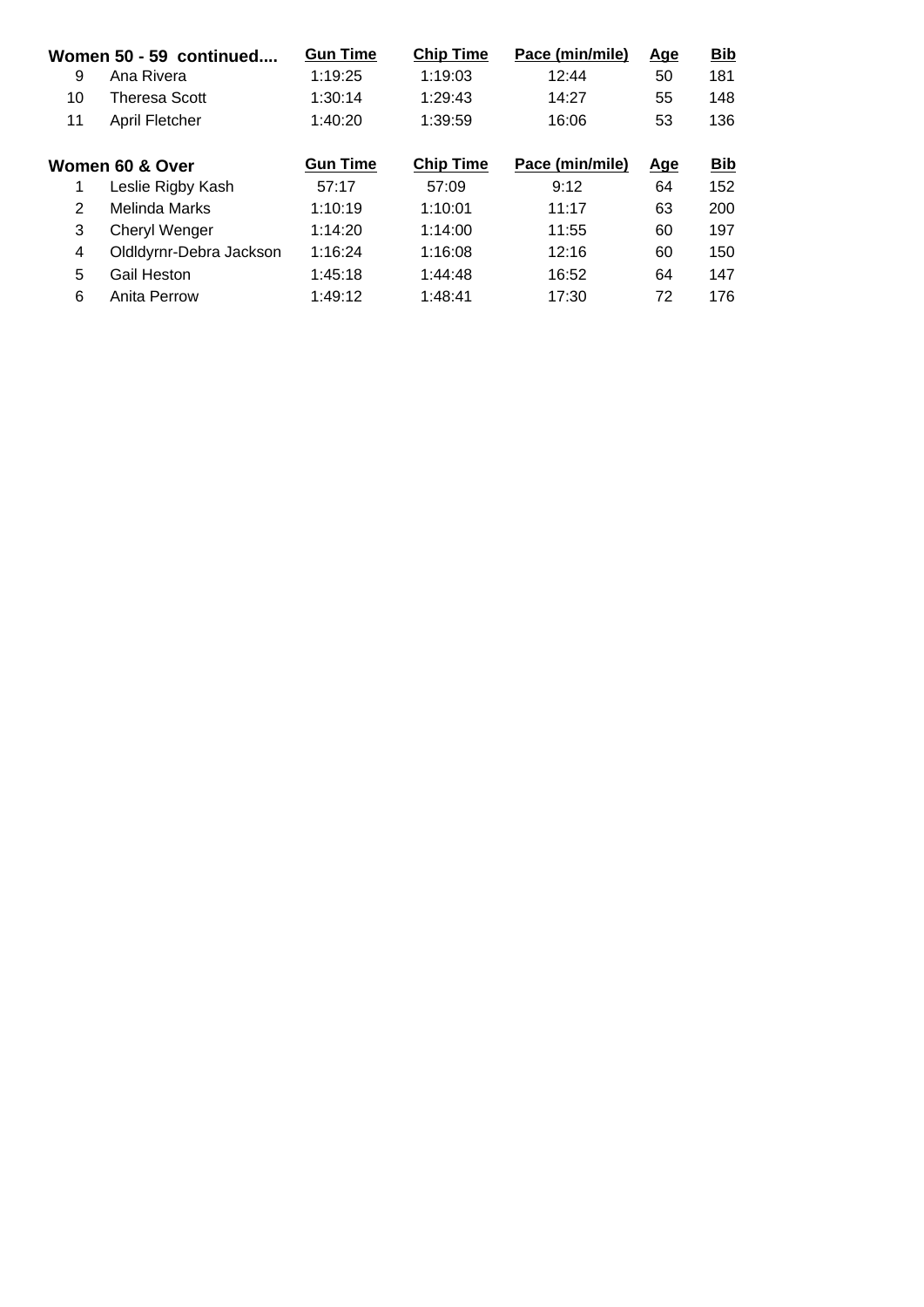#### 10K

## MALE AWARDS REPORT

|                | <b>Men's Overall</b>  | <b>Gun Time</b> | <b>Chip Time</b> | Pace (min/mile) | <b>Age</b> | <u>Bib</u> |
|----------------|-----------------------|-----------------|------------------|-----------------|------------|------------|
| 1              | Noah LeCain           | 35:30           | 35:29            | 5:43            | 17         | 158        |
| $\overline{2}$ | <b>Lucas Sidle</b>    | 35:58           | 35:57            | 5:48            | 22         | 190        |
| 3              | Justin Polcha         | 36:57           | 36:53            | 5:57            | 16         | 177        |
|                | Boys 14 & Under       | <b>Gun Time</b> | <b>Chip Time</b> | Pace (min/mile) | <u>Age</u> | <b>Bib</b> |
| 1              | Cameron Sidebotham    | 37:03           | 37:03            | 5:58            | 14         | 189        |
| 2              | <b>Landon Mills</b>   | 47:28           | 47:27            | 7:39            | 14         | 170        |
|                | <b>Boys 15 - 19</b>   | <b>Gun Time</b> | <b>Chip Time</b> | Pace (min/mile) | <u>Age</u> | <b>Bib</b> |
| 1              | Craig Swain           | 40:06           | 40:04            | 6:28            | 17         | 193        |
| Men 20 - 29    |                       | <b>Gun Time</b> | <b>Chip Time</b> | Pace (min/mile) | <u>Age</u> | <b>Bib</b> |
| 1              | John Mayer            | 40:10           | 40:05            | 6:28            | 27         | 164        |
| $\overline{2}$ | Jon-Paul Erickson     | 45:04           | 44:52            | 7:14            | 20         | 133        |
| 3              | James Erickson Jr     | 1:04:28         | 1:04:17          | 10:21           | 22         | 134        |
| Men 30 - 39    |                       | <b>Gun Time</b> | <b>Chip Time</b> | Pace (min/mile) | <u>Age</u> | <u>Bib</u> |
| 1              | William Yeager        | 41:41           | 41:41            | 6:43            | 33         | 195        |
| 2              | <b>Mathew Smith</b>   | 44:41           | 44:35            | 7:11            | 36         | 191        |
| 3              | <b>Eric Barton</b>    | 44:54           | 44:49            | 7:13            | 37         | 120        |
| Men 40 - 49    |                       | <b>Gun Time</b> | <b>Chip Time</b> | Pace (min/mile) | <u>Age</u> | <u>Bib</u> |
| 1              | <b>Andrew Merritt</b> | 40:50           | 40:46            | 6:34            | 40         | 167        |
| $\overline{2}$ | <b>Brendan Bell</b>   | 46:56           | 46:53            | 7:33            | 40         | 122        |
| 3              | Michael Salisbury     | 1:04:28         | 1:04:20          | 10:22           | 49         | 185        |
| Men 50 - 59    |                       | <b>Gun Time</b> | <b>Chip Time</b> | Pace (min/mile) | <b>Age</b> | <u>Bib</u> |
| $\mathbf{1}$   | <b>Brad Rippey</b>    | 41:48           | 41:48            | 6:44            | 54         | 180        |
| $\overline{2}$ | <b>Ted Poulos</b>     | 48:12           | 48:09            | 7:46            | 58         | 178        |
| 3              | Roberto Martinez      | 51:00           | 50:56            | 8:12            | 52         | 163        |
| 4              | <b>Steve Stroup</b>   | 52:19           | 52:08            | 8:24            | 51         | 188        |
| 5              | James From            | 55:07           | 54:52            | 8:50            | 57         | 137        |
| 6              | Richard Hartman       | 55:29           | 55:28            | 8:56            | 54         | 144        |
| $\overline{7}$ | James LaFratta        | 58:33           | 58:23            | 9:24            | 54         | 155        |
| 8              | <b>Brian Batt</b>     | 59:06           | 58:47            | 9:28            | 54         | 121        |
| 9              | David Marks           | 1:01:41         | 1:01:29          | 9:54            | 58         | 199        |
| 10             | Michael Morgan        | 1:16:28         | 1:16:06          | 12:15           | 52         | 172        |
| 11             | <b>Howard Thomas</b>  | 1:16:52         | 1:16:38          | 12:21           | 58         | 194        |
|                | Men 60 & Over         | <b>Gun Time</b> | <b>Chip Time</b> | Pace (min/mile) | <u>Age</u> | <u>Bib</u> |
| 1              | Terry McLaughlin      | 49:51           | 49:48            | 8:02            | 60         | 166        |
| $\overline{c}$ | Vic Culp              | 54:21           | 54:04            | 8:43            | 64         | 129        |
| 3              | John Wendland         | 55:19           | 55:10            | 8:53            | 68         | 196        |
| 4              | Song Koh              | 58:08           | 57:56            | 9:20            | 69         | 153        |
| 5              | John Henderson        | 59:48           | 59:34            | 9:36            | 67         | 146        |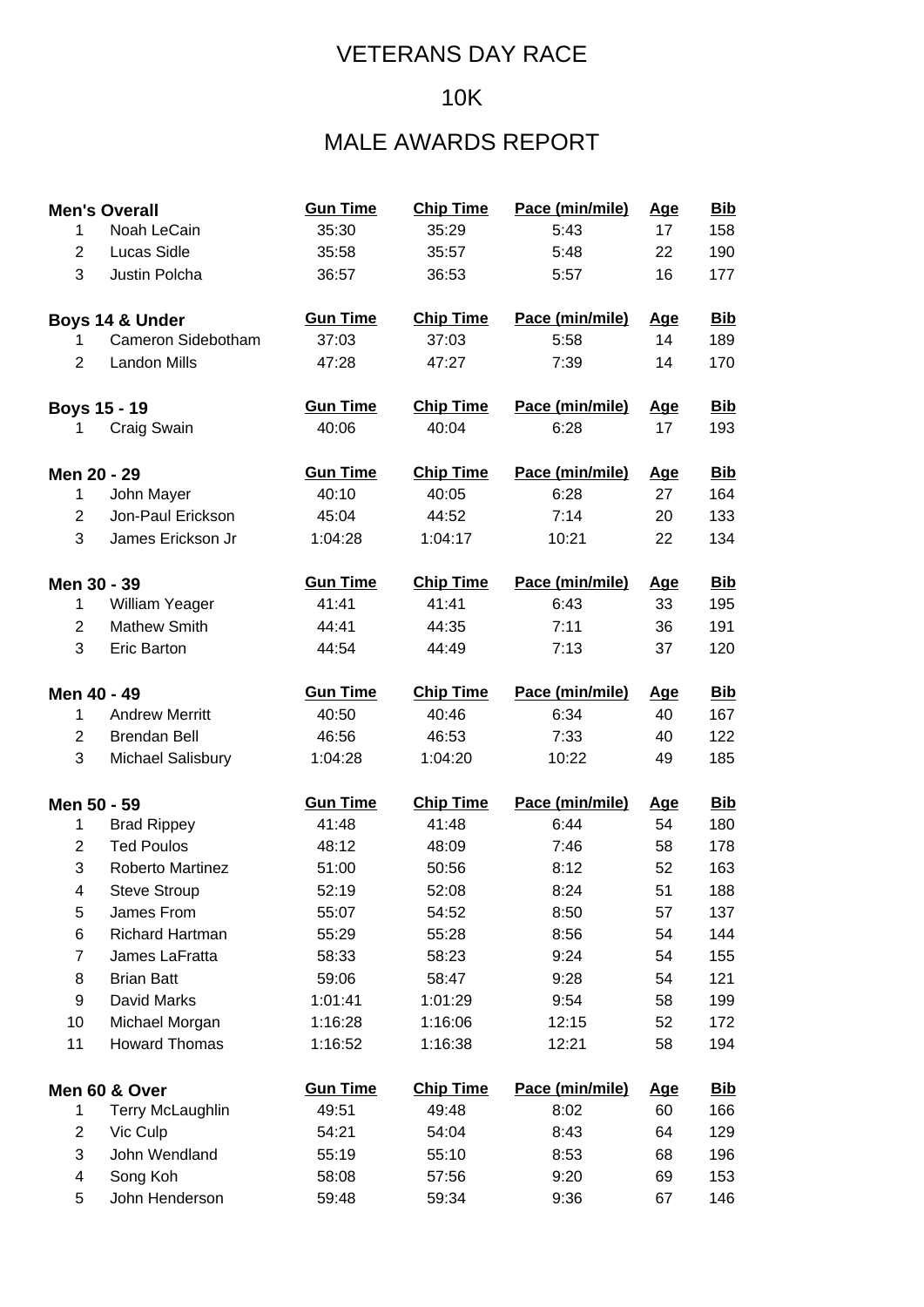|    | Men 60 & Over continued | <b>Gun Time</b> | <b>Chip Time</b> | Pace (min/mile) | Age | <u>Bib</u> |
|----|-------------------------|-----------------|------------------|-----------------|-----|------------|
| 6. | Alex Long               | 1:01:19         | 1:01:11          | 9:51            | 65  | 161        |
|    | Jose Delgado            | 1:02:40         | 1:01:55          | 9:59            | 61  | 131        |
|    | David Black             | 1:11:54         | 1:11:40          | 11:33           | 68  | 124        |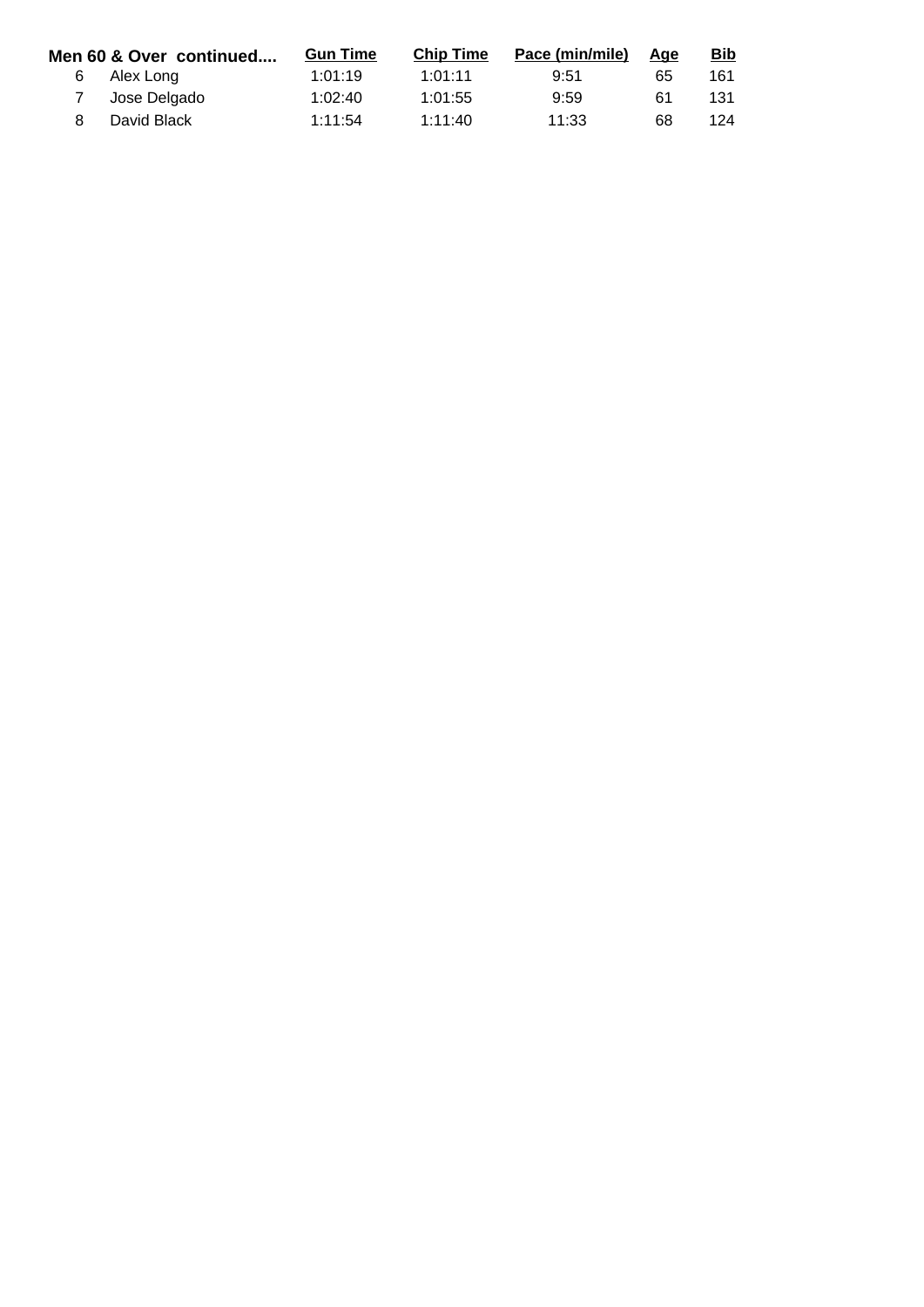#### 1 MILE KIDS RUN

## FEMALE AWARDS REPORT

|                    | Girls 6 & Under      | <b>Gun Time</b> | <b>Chip Time</b> | Pace (min/mile) | <u>Age</u> | <b>Bib</b> |
|--------------------|----------------------|-----------------|------------------|-----------------|------------|------------|
|                    | Mia Brown            | 8:54            | 8:51             | 8:53            | 6          | 103        |
| 2                  | <b>QUINN BEDFORD</b> | 12:11           | 12:10            | 12:12           | 5          | 101        |
| <b>Girls 7 - 9</b> |                      | <b>Gun Time</b> | <b>Chip Time</b> | Pace (min/mile) | <u>Age</u> | <b>Bib</b> |
| 1                  | Callie Brown         | 7:11            | 7:09             | 7:11            | 9          | 102        |
| 2                  | Sophia Shumanski     | 10:36           | 10:35            | 10:36           | 9          | 108        |
| 3                  | Emma Patterson       | 11:54           | 11:52            | 11:54           | 7          | 106        |
| Girls 10 - 12      |                      | <b>Gun Time</b> | <b>Chip Time</b> | Pace (min/mile) | <u>Age</u> | <b>Bib</b> |
|                    | Olivia Smith         | 7:16            | 7:15             | 7:16            | 11         | 109        |
| 2                  | Cristina Shumanski   | 8:13            | 8:13             | 8:14            | 11         | 107        |